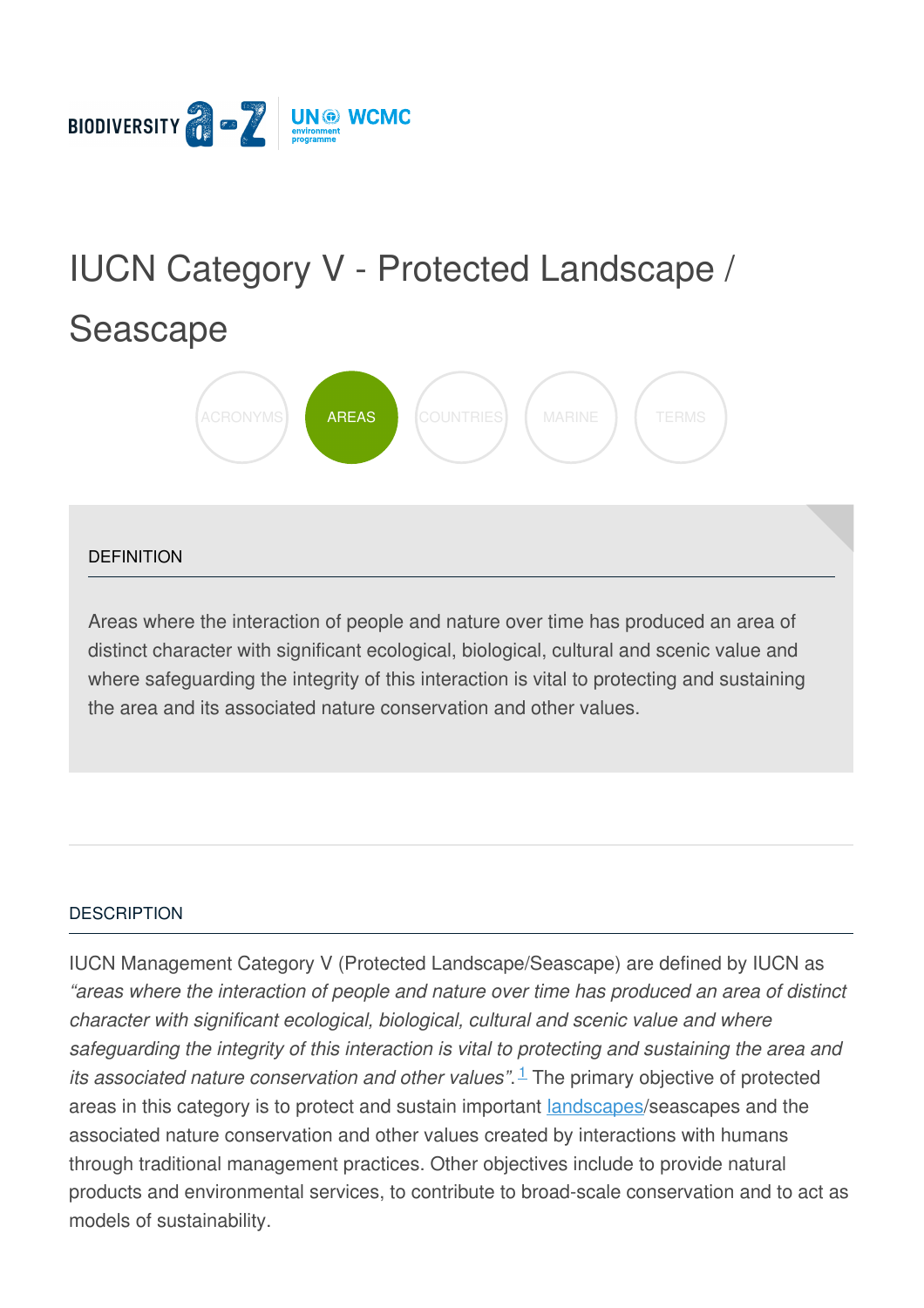Developed by the International Union for Conservation of Nature (IUCN) with support of the World Commission on Protected Areas (WCPA) and other international institutions such as the Convention on Biological Diversity (CBD), and assigned by national governments.

#### YEAR OF [CREATION](javascript:void(0))

The current IUCN Categories were approved in 1994, and revised guidelines were published in 2008. <sup>[1](#page-3-0)</sup>

#### **[COVERAGE](javascript:void(0))**

Globally applicable.

#### **[CRITERIA](javascript:void(0))**

These should have the following essential characteristics:<sup>[1](#page-3-0)</sup>

- [Landscape](http://biodiversitya-z.org/content/landscape) and/or coastal and island seascape of high and/or distinct scenic quality and with significant associated habitats, flora and fauna and associated cultural features;
- A balanced interaction between people and nature that has endured over time and still has integrity, or where there is reasonable hope of restoring that integrity;
- Unique or traditional land-use patterns, e.g., as evidenced in sustainable agricultural and forestry systems and human settlements that have evolved in balance with their landscape.

## The following are desirable characteristics:

- Opportunities for recreation and tourism consistent with life style and economic activities;
- Unique or traditional social organizations, as evidenced in local customs, livelihoods and beliefs;
- Recognition by artists of all kinds and in cultural traditions (now and in the past);
- Potential for ecological and/or landscape restoration.

Some category V protected areas act as a buffer around a core of one or more strictly protected areas, and some act as linking habitats between several other protected areas.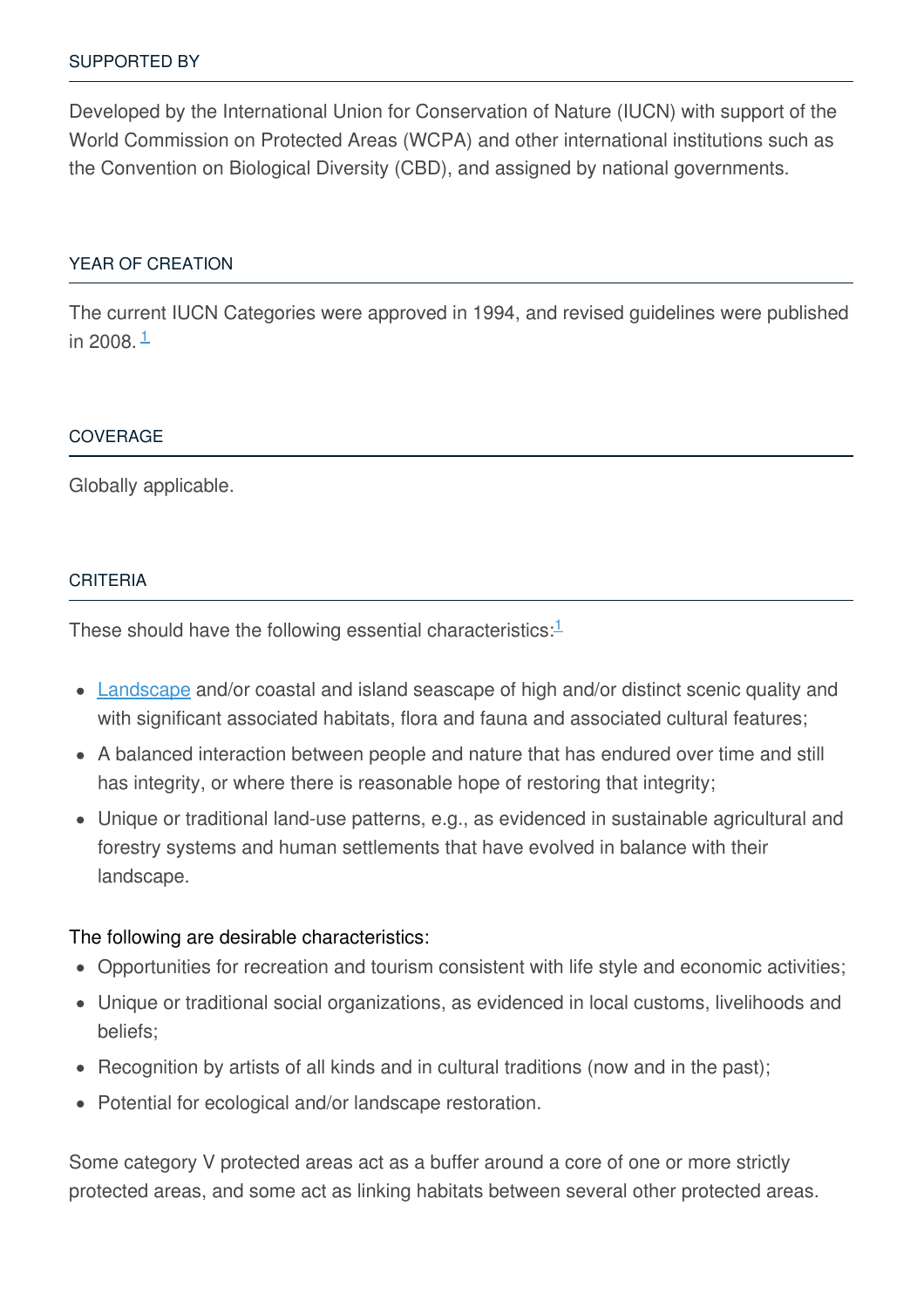#### [MANAGEMENT](javascript:void(0))

Management of these areas can be carried out by a range of actors depending on the governance type of the area (see **[Protected](http://biodiversitya-z.org/content/protected-areas) Areas** for information on governance types). A high degree of human intervention is to be expected within these areas, including agriculture and forestry, although these practices should be traditional and sustainable systems of landuse. The people that live there and manage the land are therefore the stewards of these protected areas. Unlike category VI, the emphasis in these areas is on maintaining or restoring traditional management practices along with the natural systems with which they co-exist.

#### BUSINESS [RELEVANCE](javascript:void(0))

**Legal and compliance** – The classification of a category V protected area requires that such areas are managed for conservation by legal or other effective means, and therefore legal recognition and protection at the national or sub-national level is likely to be present in these sites. The level of legal protection will however vary between countries, and will depend on the governance type of the area, as they receive differing levels of recognition by government in different countries. Nonetheless a number of national laws are likely to apply to these sites that deter large-scale economic activities in order to maintain the conservation values of these areas.

As designated protected areas, these sites receive international attention and have been incorporated into a number of environmental safeguard standards. These include those of multilateral financial institutions, such as but not limited to the World Bank $\frac{2}{3}$  $\frac{2}{3}$  $\frac{2}{3}$  and the International Finance Corporation<sup>[3](#page-3-2)</sup>. For details on environmental safeguard standards which are applicable to all protected areas, please see the **[Protected](http://biodiversitya-z.org/content/protected-areas) Areas** page.

In addition, a number of sector specific safeguard standards refer to protected areas, many of which are related to certification programs. For details on certification programmes which are applicable to all protected areas, please see the [Protected](http://biodiversitya-z.org/content/protected-areas) Areas page.

**Biodiversity importance** – The biodiversity importance of category V areas is due to the important role they play in conservation at the landscape/seascape scale, particularly as part of a mosaic of management patterns, protected area designations and other conservation mechanisms. Category V areas are important for conservation of species or habitats that have evolved with interactions with people and can only survive if those are maintained.

**Socio-cultural values** – Evidence of traditional land use patterns is a key criterion for category V areas, and therefore these areas will hold certain socio-cultural values, largely that of resource use by local people such as sustainable forestry and agriculture. Human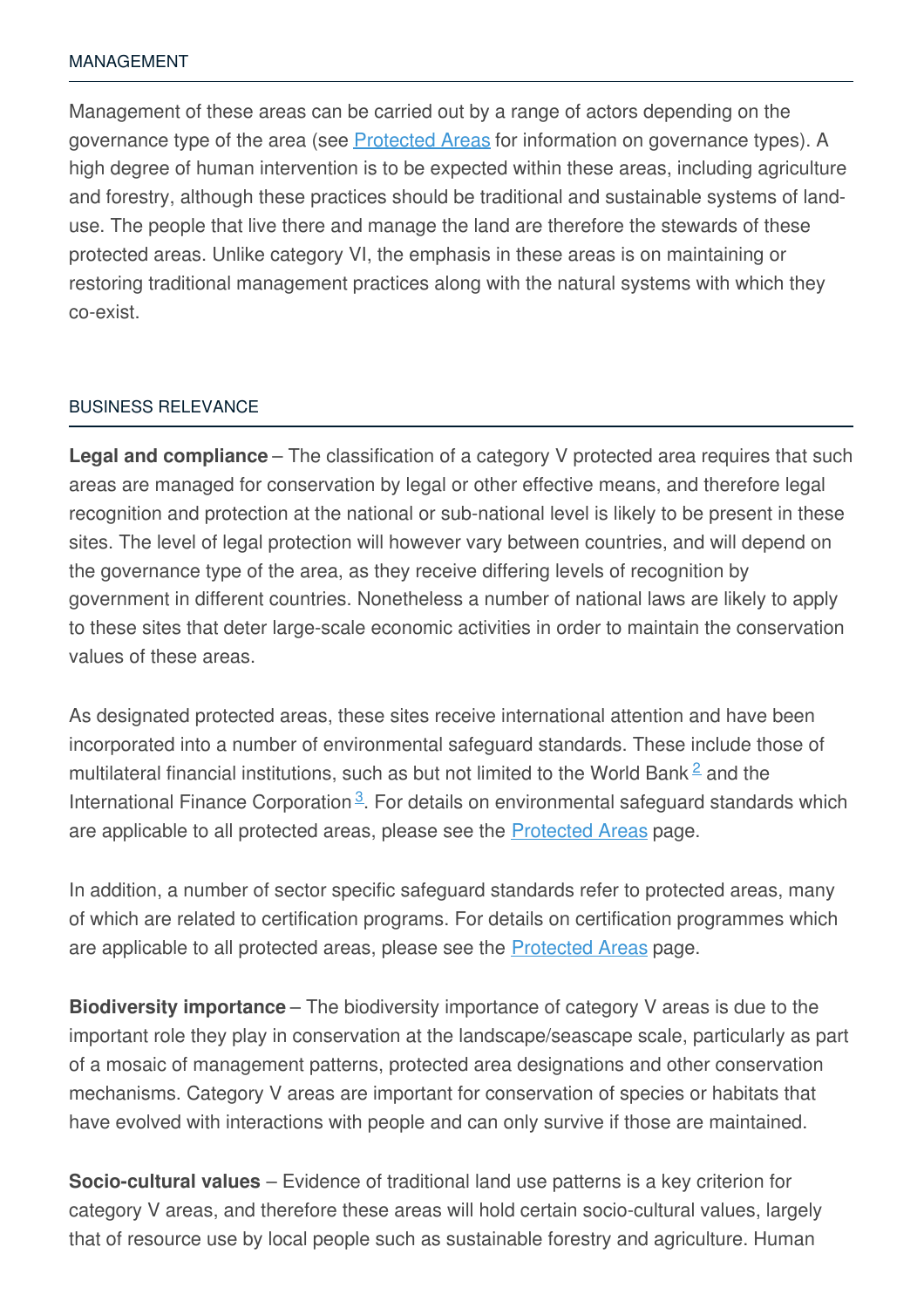settlements are very likely to be present as a key characteristic of these areas is a longhistory of interaction between people and their environment.

## [REFERENCES](javascript:void(0)) & WEBSITE

- <span id="page-3-0"></span>1. Dudley, N. (Ed) Guidelines for Applying Protected Area [Management](http://data.iucn.org/dbtw-wpd/edocs/PAPS-016.pdf) Categories (2008).<sup>[7]</sup>
- <span id="page-3-1"></span>2. The World Bank. World Bank [Operational](http://web.worldbank.org/WBSITE/EXTERNAL/PROJECTS/EXTPOLICIES/EXTOPMANUAL/0,,contentMDK:20064757~menuPK:4564185~pagePK:64709096~piPK:64709108~theSitePK:502184,00.html) Manual. Revised version 2013. OP 4.04 Natural habitats (2013).  $\mathbf{\Phi}$
- <span id="page-3-2"></span>3. International Finance Corporation (IFC). Performance Standard 6: Biodiversity [Conservation](http://www.ifc.org/wps/wcm/connect/bff0a28049a790d6b835faa8c6a8312a/PS6_English_2012.pdf?MOD=AJPERES) and Sustainable Management of Living Natural Resources (2012).
- 4. Alliance for [Responsible](http://www.communitymining.org/images/sampledata/EstandarFairmined/Fairmined Stnd 2 0_2014 ENGLISH.pdf) Mining. Fairmined Standard for Gold from Artisanal and Smallscale Mining, including associated precious metals (2014).
- 5. [Responsible](http://www.responsiblejewellery.com/files/RJC_Standards_Guidance_2013_eng.pdf) Jewellery Council. Standards Guidance (2013). <sup>GN</sup>



Apo Island seascape, Philippines. Igor Plotnikov/Shutterstock.com

# Category:

## [Protected](https://www.biodiversitya-z.org/themes/areas?category_id=30) areas

# Related pages

IUCN Protected Area [Management](file:///content/iucn-protected-area-management-categories) Categories (Areas)

IUCN [Category](file:///content/iucn-category-ia-strict-nature-reserve) Ia - Strict Nature Reserve (Areas)

IUCN Category Ib - [Wilderness](file:///content/iucn-category-ib-wilderness-area) Area (Areas)